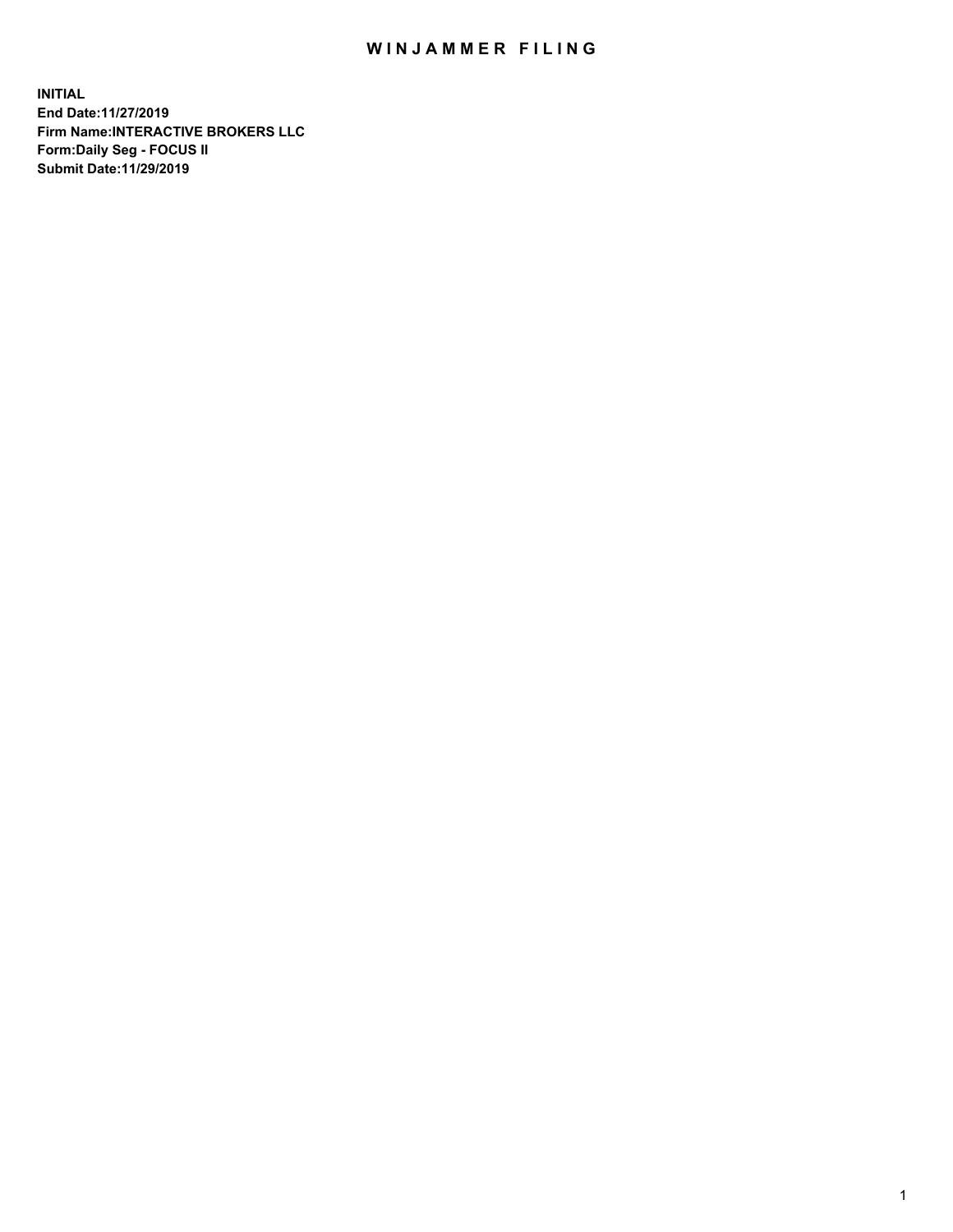**INITIAL End Date:11/27/2019 Firm Name:INTERACTIVE BROKERS LLC Form:Daily Seg - FOCUS II Submit Date:11/29/2019 Daily Segregation - Cover Page**

| Name of Company                                                                                                                                                                                                                                                                                                                | <b>INTERACTIVE BROKERS LLC</b>                                                                  |
|--------------------------------------------------------------------------------------------------------------------------------------------------------------------------------------------------------------------------------------------------------------------------------------------------------------------------------|-------------------------------------------------------------------------------------------------|
| <b>Contact Name</b>                                                                                                                                                                                                                                                                                                            | James Menicucci                                                                                 |
| <b>Contact Phone Number</b>                                                                                                                                                                                                                                                                                                    | 203-618-8085                                                                                    |
| <b>Contact Email Address</b>                                                                                                                                                                                                                                                                                                   | jmenicucci@interactivebrokers.c<br>om                                                           |
| FCM's Customer Segregated Funds Residual Interest Target (choose one):<br>a. Minimum dollar amount: ; or<br>b. Minimum percentage of customer segregated funds required:% ; or<br>c. Dollar amount range between: and; or<br>d. Percentage range of customer segregated funds required between:% and%.                         | $\overline{\mathbf{0}}$<br>$\overline{\mathbf{0}}$<br>155,000,000 245,000,000<br>0 <sub>0</sub> |
| FCM's Customer Secured Amount Funds Residual Interest Target (choose one):<br>a. Minimum dollar amount: ; or<br>b. Minimum percentage of customer secured funds required:%; or<br>c. Dollar amount range between: and; or<br>d. Percentage range of customer secured funds required between:% and%.                            | $\overline{\mathbf{0}}$<br>$\overline{\mathbf{0}}$<br>80,000,000 120,000,000<br>0 <sub>0</sub>  |
| FCM's Cleared Swaps Customer Collateral Residual Interest Target (choose one):<br>a. Minimum dollar amount: ; or<br>b. Minimum percentage of cleared swaps customer collateral required:% ; or<br>c. Dollar amount range between: and; or<br>d. Percentage range of cleared swaps customer collateral required between:% and%. | $\overline{\mathbf{0}}$<br>$\underline{\mathbf{0}}$<br>0 <sub>0</sub><br>0 <sub>0</sub>         |

Attach supporting documents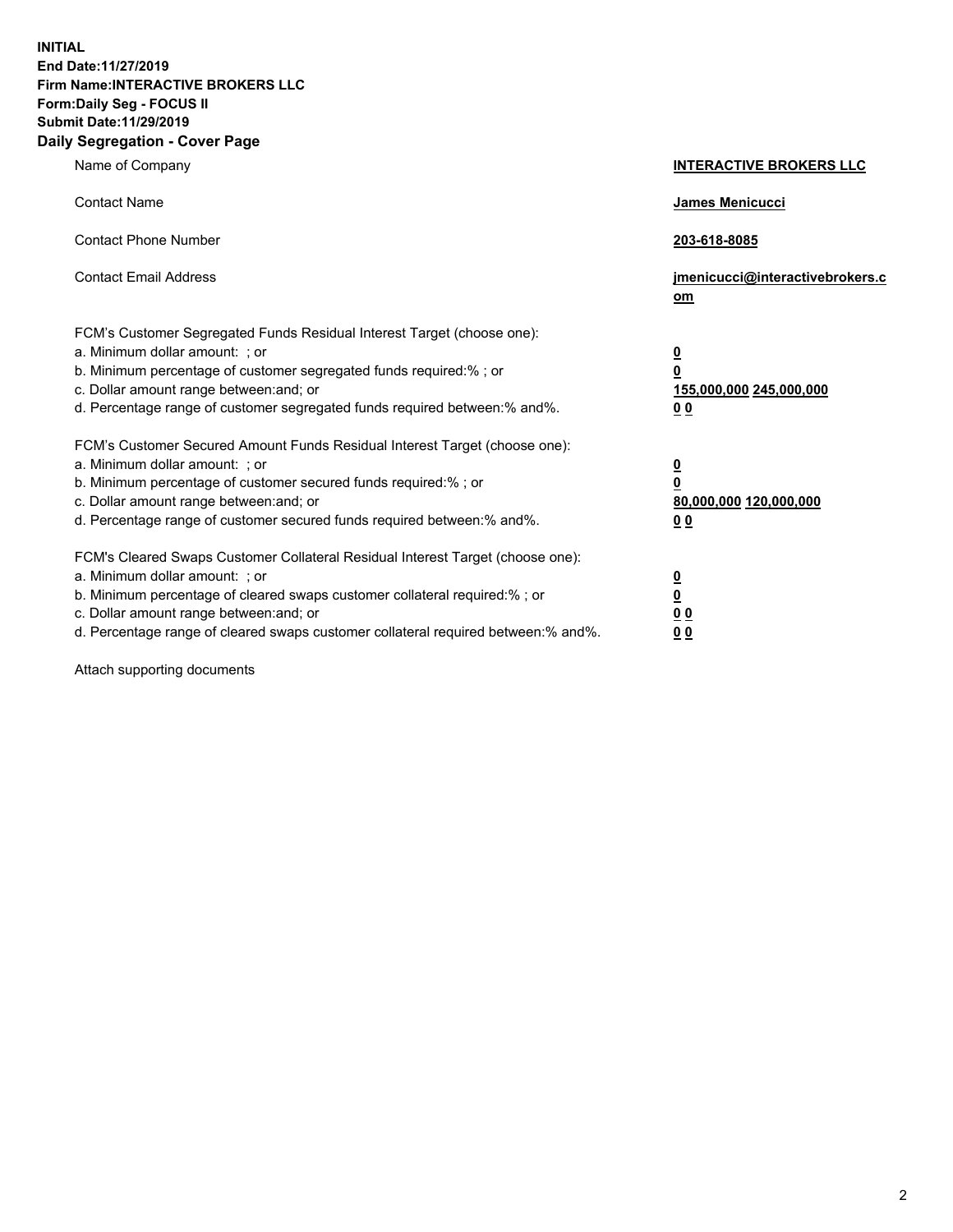## **INITIAL End Date:11/27/2019 Firm Name:INTERACTIVE BROKERS LLC Form:Daily Seg - FOCUS II Submit Date:11/29/2019 Daily Segregation - Secured Amounts**

|     | Daily Segregation - Secured Amounts                                                                        |                                                 |
|-----|------------------------------------------------------------------------------------------------------------|-------------------------------------------------|
|     | Foreign Futures and Foreign Options Secured Amounts                                                        |                                                 |
|     | Amount required to be set aside pursuant to law, rule or regulation of a foreign                           | $0$ [7305]                                      |
|     | government or a rule of a self-regulatory organization authorized thereunder                               |                                                 |
| 1.  | Net ledger balance - Foreign Futures and Foreign Option Trading - All Customers                            |                                                 |
|     | A. Cash                                                                                                    | 491,640,809 [7315]                              |
|     | B. Securities (at market)                                                                                  | $0$ [7317]                                      |
| 2.  | Net unrealized profit (loss) in open futures contracts traded on a foreign board of trade                  | 13,800,212 [7325]                               |
| 3.  | Exchange traded options                                                                                    |                                                 |
|     | a. Market value of open option contracts purchased on a foreign board of trade                             | <b>98,041</b> [7335]                            |
|     | b. Market value of open contracts granted (sold) on a foreign board of trade                               | $-69,539$ [7337]                                |
| 4.  | Net equity (deficit) (add lines 1. 2. and 3.)                                                              | 505,469,523 [7345]                              |
| 5.  | Account liquidating to a deficit and account with a debit balances - gross amount                          | 3,729 [7351]                                    |
|     | Less: amount offset by customer owned securities                                                           | 0 [7352] 3,729 [7354]                           |
| 6.  | Amount required to be set aside as the secured amount - Net Liquidating Equity                             | 505,473,252 [7355]                              |
|     | Method (add lines 4 and 5)                                                                                 |                                                 |
| 7.  | Greater of amount required to be set aside pursuant to foreign jurisdiction (above) or line                | 505,473,252 [7360]                              |
|     | 6.                                                                                                         |                                                 |
| 1.  | FUNDS DEPOSITED IN SEPARATE REGULATION 30.7 ACCOUNTS                                                       |                                                 |
|     | Cash in banks                                                                                              |                                                 |
|     | A. Banks located in the United States                                                                      | 38,958,172 [7500]<br>0 [7520] 38,958,172 [7530] |
| 2.  | B. Other banks qualified under Regulation 30.7<br>Securities                                               |                                                 |
|     | A. In safekeeping with banks located in the United States                                                  | 493,140,312 [7540]                              |
|     | B. In safekeeping with other banks qualified under Regulation 30.7                                         | 0 [7560] 493,140,312 [7570]                     |
| 3.  | Equities with registered futures commission merchants                                                      |                                                 |
|     | A. Cash                                                                                                    | $0$ [7580]                                      |
|     | <b>B.</b> Securities                                                                                       | $0$ [7590]                                      |
|     | C. Unrealized gain (loss) on open futures contracts                                                        | $0$ [7600]                                      |
|     | D. Value of long option contracts                                                                          | $0$ [7610]                                      |
|     | E. Value of short option contracts                                                                         | 0 [7615] 0 [7620]                               |
| 4.  | Amounts held by clearing organizations of foreign boards of trade                                          |                                                 |
|     | A. Cash                                                                                                    | $0$ [7640]                                      |
|     | <b>B.</b> Securities                                                                                       | $0$ [7650]                                      |
|     | C. Amount due to (from) clearing organization - daily variation                                            | $0$ [7660]                                      |
|     | D. Value of long option contracts                                                                          | $0$ [7670]                                      |
|     | E. Value of short option contracts                                                                         | 0 [7675] 0 [7680]                               |
| 5.  | Amounts held by members of foreign boards of trade                                                         |                                                 |
|     | A. Cash                                                                                                    | 96,879,522 [7700]                               |
|     | <b>B.</b> Securities                                                                                       | $0$ [7710]                                      |
|     | C. Unrealized gain (loss) on open futures contracts                                                        | 933,559 [7720]                                  |
|     | D. Value of long option contracts                                                                          | 98,041 [7730]                                   |
|     | E. Value of short option contracts                                                                         | <u>-69,539</u> [7735] <u>97,841,583</u> [7740]  |
| 6.  | Amounts with other depositories designated by a foreign board of trade                                     | $0$ [7760]                                      |
| 7.  | Segregated funds on hand                                                                                   | $0$ [7765]                                      |
| 8.  | Total funds in separate section 30.7 accounts                                                              | 629,940,067 [7770]                              |
| 9.  | Excess (deficiency) Set Aside for Secured Amount (subtract line 7 Secured Statement<br>Page 1 from Line 8) | 124,466,815 [7380]                              |
| 10. | Management Target Amount for Excess funds in separate section 30.7 accounts                                | 80,000,000 [7780]                               |
| 11. | Excess (deficiency) funds in separate 30.7 accounts over (under) Management Target                         | 44,466,815 [7785]                               |
|     |                                                                                                            |                                                 |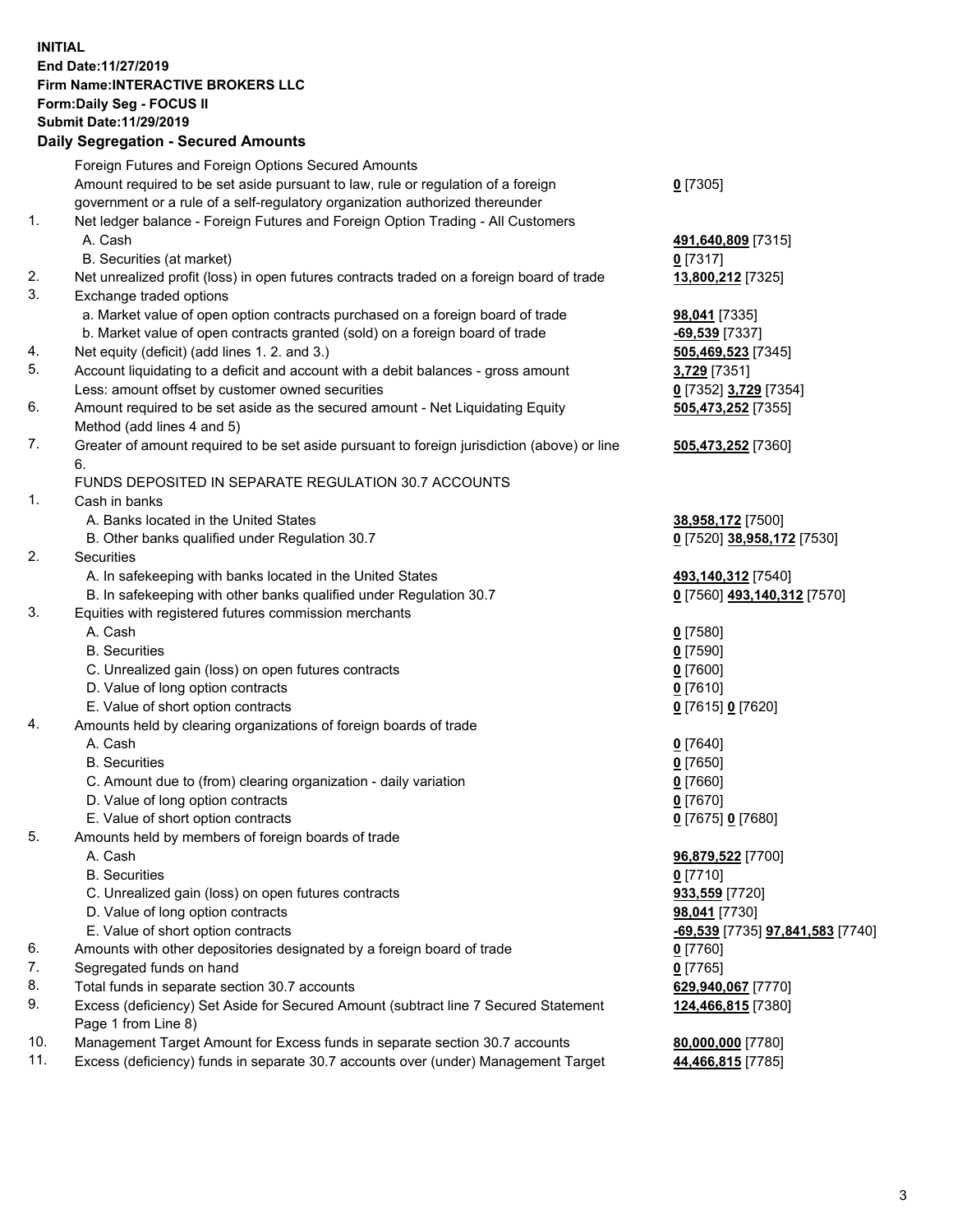|     | <b>INITIAL</b>                                                                                 |                                       |
|-----|------------------------------------------------------------------------------------------------|---------------------------------------|
|     | End Date: 11/27/2019                                                                           |                                       |
|     | Firm Name: INTERACTIVE BROKERS LLC                                                             |                                       |
|     | Form: Daily Seg - FOCUS II                                                                     |                                       |
|     | <b>Submit Date: 11/29/2019</b>                                                                 |                                       |
|     | Daily Segregation - Segregation Statement                                                      |                                       |
|     | SEGREGATION REQUIREMENTS(Section 4d(2) of the CEAct)                                           |                                       |
| 1.  | Net ledger balance                                                                             |                                       |
|     | A. Cash                                                                                        | 4,122,363,739 [7010]                  |
|     | B. Securities (at market)                                                                      | $0$ [7020]                            |
| 2.  | Net unrealized profit (loss) in open futures contracts traded on a contract market             | $-66,756,145$ [7030]                  |
| 3.  | Exchange traded options                                                                        |                                       |
|     | A. Add market value of open option contracts purchased on a contract market                    | 163,286,696 [7032]                    |
|     | B. Deduct market value of open option contracts granted (sold) on a contract market            | -195,063,029 [7033]                   |
| 4.  | Net equity (deficit) (add lines 1, 2 and 3)                                                    | 4,023,831,261 [7040]                  |
| 5.  | Accounts liquidating to a deficit and accounts with                                            |                                       |
|     | debit balances - gross amount                                                                  | 967,520 [7045]                        |
|     | Less: amount offset by customer securities                                                     | <u>0</u> [7047] <b>967,520</b> [7050] |
| 6.  | Amount required to be segregated (add lines 4 and 5)                                           | 4,024,798,781 [7060]                  |
|     | FUNDS IN SEGREGATED ACCOUNTS                                                                   |                                       |
| 7.  | Deposited in segregated funds bank accounts                                                    |                                       |
|     | A. Cash                                                                                        | 958,489,945 [7070]                    |
|     | B. Securities representing investments of customers' funds (at market)                         | 1,934,436,585 [7080]                  |
|     | C. Securities held for particular customers or option customers in lieu of cash (at            | $0$ [7090]                            |
|     | market)                                                                                        |                                       |
| 8.  | Margins on deposit with derivatives clearing organizations of contract markets                 |                                       |
|     | A. Cash                                                                                        | 2,467,996 [7100]                      |
|     | B. Securities representing investments of customers' funds (at market)                         | 1,366,888,574 [7110]                  |
|     | C. Securities held for particular customers or option customers in lieu of cash (at<br>market) | $0$ [7120]                            |
| 9.  | Net settlement from (to) derivatives clearing organizations of contract markets                | 4,116,107 [7130]                      |
| 10. | Exchange traded options                                                                        |                                       |
|     | A. Value of open long option contracts                                                         | 163,216,551 [7132]                    |
|     | B. Value of open short option contracts                                                        | -195,078,217 [7133]                   |
| 11. | Net equities with other FCMs                                                                   |                                       |
|     | A. Net liquidating equity                                                                      | $0$ [7140]                            |
|     | B. Securities representing investments of customers' funds (at market)                         | 0 [7160]                              |
|     | C. Securities held for particular customers or option customers in lieu of cash (at            | 0 <sup>[7170]</sup>                   |
|     | market)                                                                                        |                                       |
| 12. | Segregated funds on hand                                                                       | $0$ [7150]                            |
| 13. | Total amount in segregation (add lines 7 through 12)                                           | 4,226,305,327 [7180]                  |
| 14. | Excess (deficiency) funds in segregation (subtract line 6 from line 13)                        | 201,506,546 [7190]                    |
| 15. | Management Target Amount for Excess funds in segregation                                       | 155,000,000 [7194]                    |
| 16. | Excess (deficiency) funds in segregation over (under) Management Target Amount                 | 46,506,546 [7198]                     |

16. Excess (deficiency) funds in segregation over (under) Management Target Amount Excess